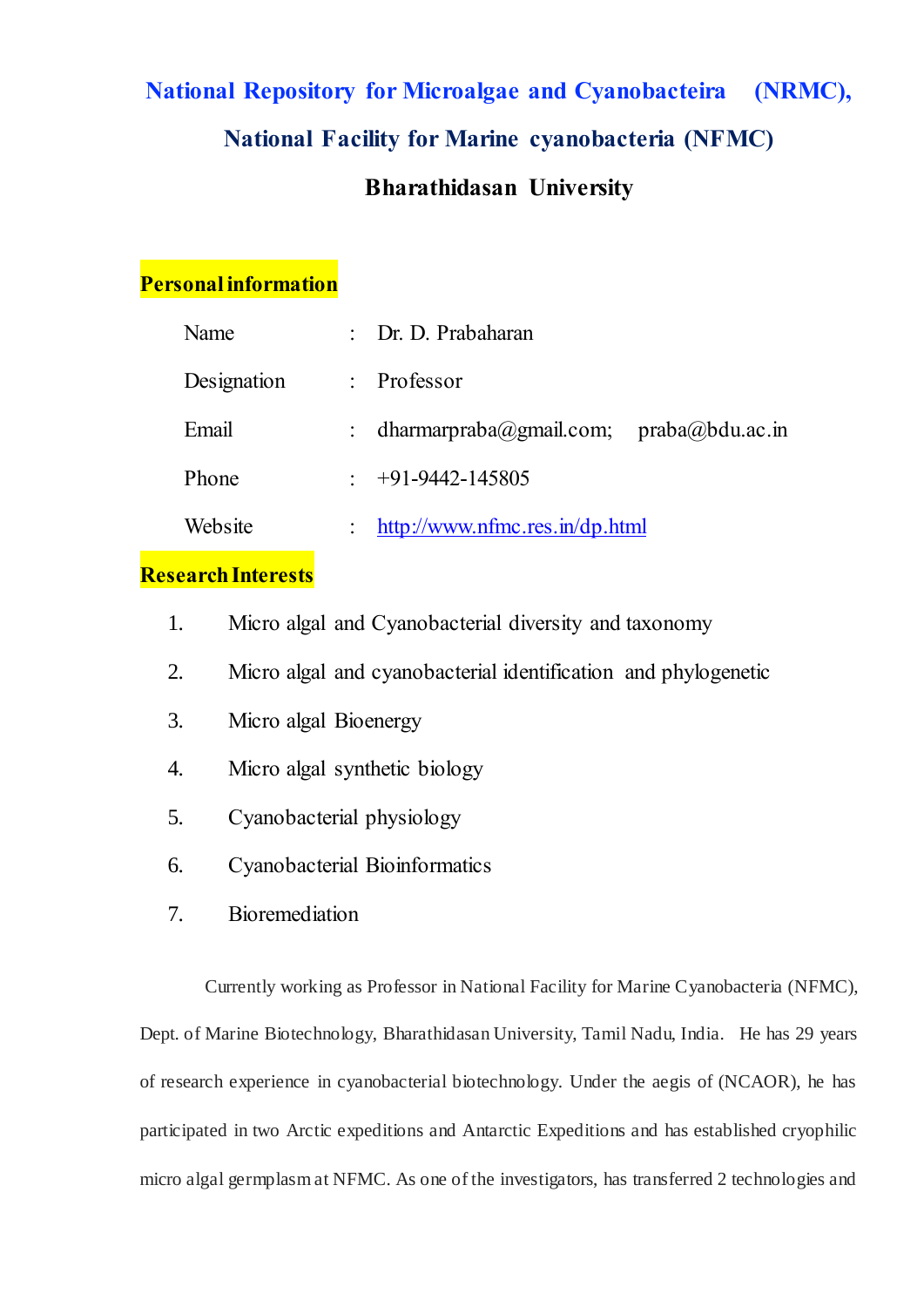is conversant with microalgal up scaling process. The major research interest is renewable biofuel production from cyanobacteria. For Ph.D has worked on hydrogen photoproduction without oxygen co-production. Relevant here, has surveyed, isolated, identified and maintains a vast number of cultures in the germplasm and use it for various biotechnological purposes. Has experience in large scale cultivation and also growing organism at industrial effluents at on site. In a molecular diversity project, two marine cyanobacteria has been sequenced (whole genome) in view of identifying pathways for manipulation, and plasmid genome in view of vector development. He has sufficient experience in the field of protein engineering techniques such as DNA shuffling, random mutagenesis, site directed mutagenesis and characterization of the protein through DBT Overseas Associateship at University of Washington, Seattle, Washington, USA. He has comprehensively analyzed cyanobacterial SODs by in *silico* means and cyanobacterial Pepcase, and GST's. Conducts regular workshops related on cyanobacterial techniques right from isolation to bioinformatics.

### **ABSTRACT**

#### **National Facility for Marine Cyanobacteria**

**National Facility for Marine Cyanobacteria (NFMC)** funded by the Department of Biotechnology (DBT), Ministry of Science and Technology, Govt. of India which was established exclusively for the research on marine cyanobacteria. Now the Facility has been upgraded to the level of **a National Repository for Microalgae and Cyanobacteria (NRMC).** Now the Repository holds more than 1000 Microalgal and Cyanobacterial strains representing 780 mesophilic, 150 psychrophilic (Arctic &Antarctic), 20 thermophilic and 50 halophilic forms. More than 1000 institutes are its beneficiaries which includes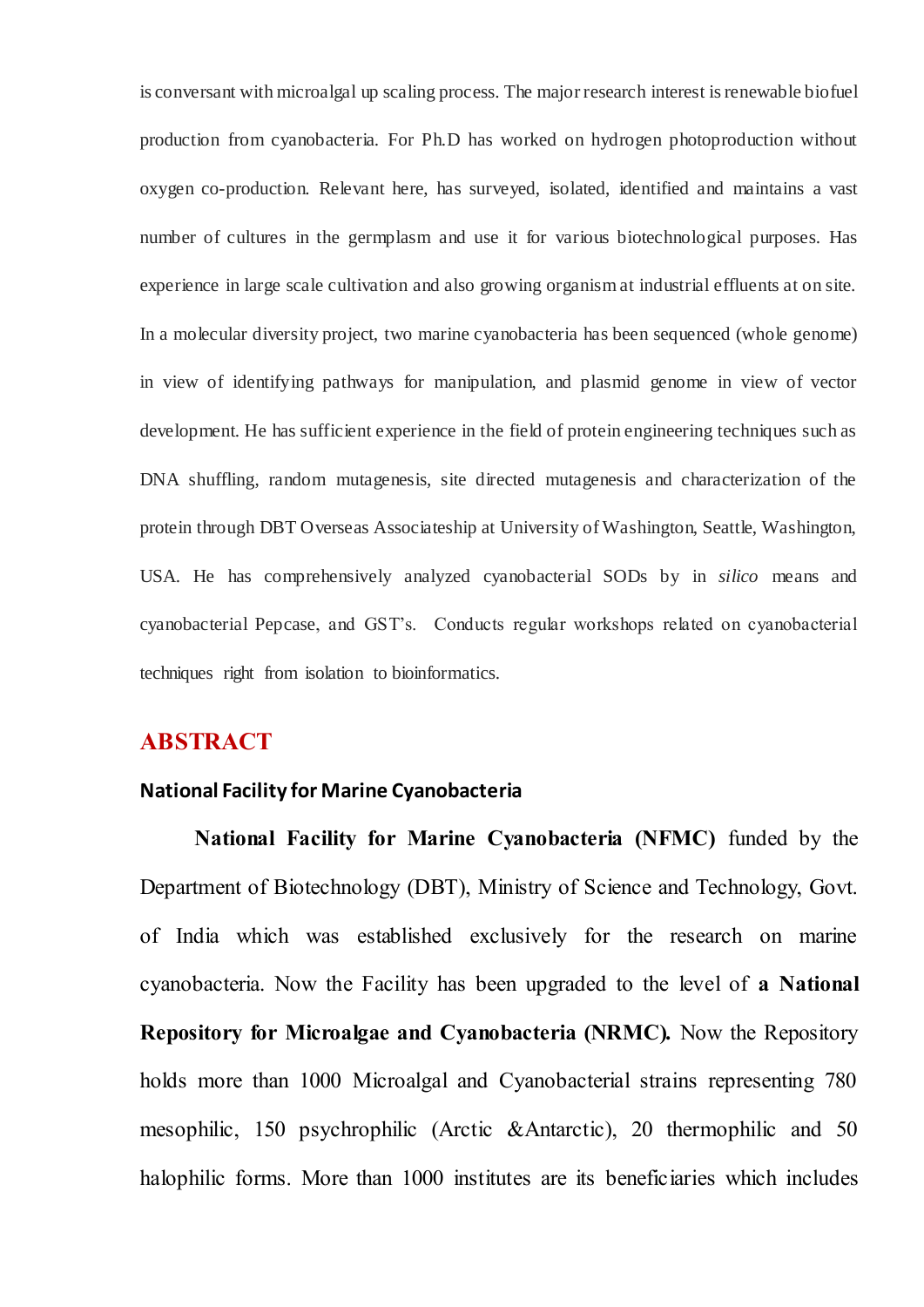Universities and Govt. research Organizations. NFMC is also a Sub distributed Bio informatics center (BIC) exclusive for cyanobacteria, where it has developed open source database CKB (Cyanobacterial Knowledge Base) of 74 completely sequenced genomes, an exclusive visualization tool for Synechocystis PCC 6303 - Syn Rio, Cyanopatt which can search pattern against any cyanobacterial genomic region of the query. Complete Catalog datasheet (with GPS values), the open source tools and Database are available in website (**[www.nfmc.res.in](http://www.nfmc.res.in/)**).

- *To survey the entire coast of line of India and establish germplasm collection of marine cyanobacteria as well as cryophilic cyanobacteria.*
- *To carry out, basic and applied research resulting in both the understanding of basic biology as well as exploitation of these organisms by way of technologies towards human welfare;*
- *To carryout genome wide hunt of cyanobacterial genomes;*
- *To sequence the whole genome of selected marine cyanobacterium of Indian isolate.*
- *To develop a strong knowledge economy and human resource through regular workshops and conferences;*
- *To provide marine cyanobacterial culture, instrumental and other facilities to needy researchers.*

**Keywords:** NFMC, NRMC, Microalgae, Cyanobacteria, Bharathidasan **University**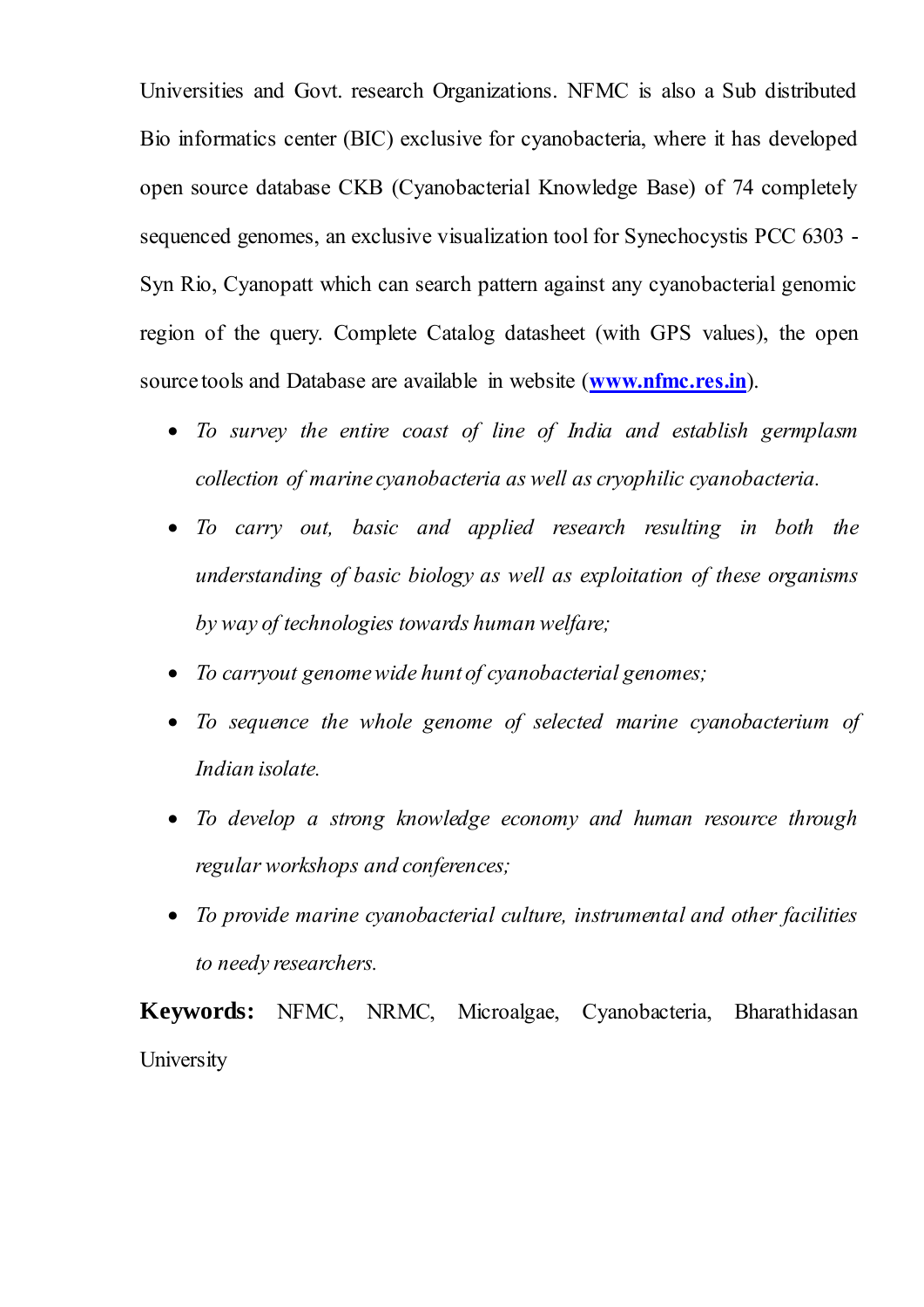### **Our Interest**

- 1. How to barcode the organism
- 2. Multiple storage modes
- 3. Ways to store cyanobacteria a organism that needs light
- 4. How to make the facility to an international recognition
- 5. What are the steps that has to be done by Government?

# **From NFMC**

- 1. Whole genome sequencing of the promising organism
- 2. Updating CKB for all the sequenced organism
- 3. To establish a mirror site

# **2. Benefit from the training courses.**

Really benefit to interact with several regions of global culture collection's scientists and also with the WDCM personals. This will helpful in our future collaboration works as well as to understand our role in the world culture collection

Understand several new programs and websites such as BOLD, iBOL, ISO, BSL-3 Lab facility etc.

Understand the WDCM and their web sites, management of the web sites, etc.

Really helpful in getting the first hand information regarding WDCM. The interaction with its members and scientists will helpful for us in future correspondence with them without any inhibition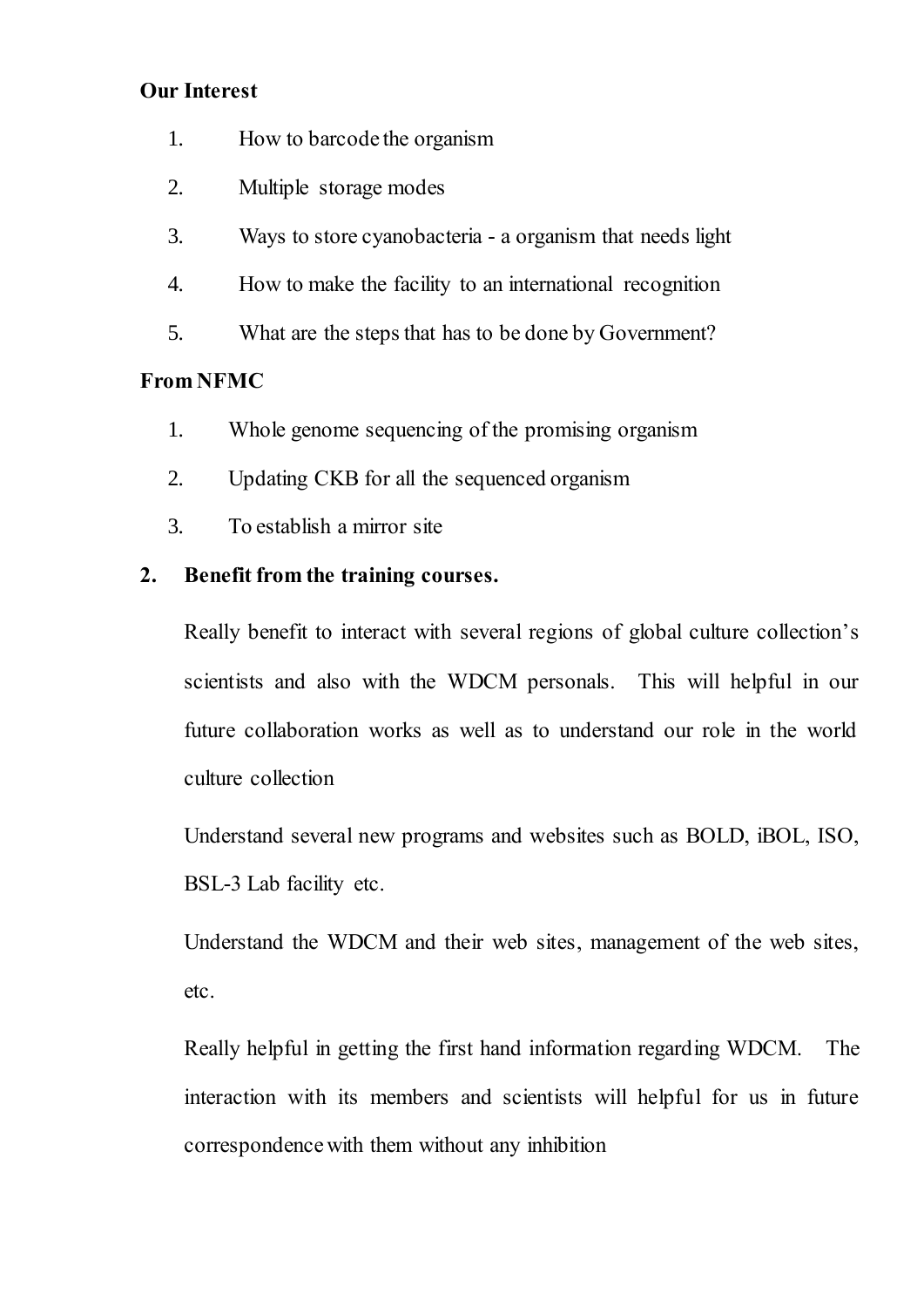#### **3. Suggestion on WDCM work.**

May provide a provision to see the culture collection (list) through the map itself. If we click the region of the world map that itself has to reveal the culture collection in that area (in a separate window or the same window). This will help us to easily view the selected culture collection information.

Getting information regarding the strains seems to be still complicated. While we typing in the search column (May be even partial names of genus / species or the strain number) a help window with suggestion appeared will be of great help.

While searching new strains, instead of the acronym of culture collection the whole culture collection name appeared will be of great help.

#### **4. Comments or suggestion on the training courses.**

Conduct similar workshop at least for every year for a short period will helpful for a better interaction between the culture collections globally

Apart from giving some basic concept lectures include some more case study or their research work will be of more helpful

May provide proper Internet facility to at least in the practical session will reduce the burden of the resource person.

#### **5. Suggestion on further cooperation between WDCM and your collections.**

Course really cover all areas of culture collection and learn how to maintain and upgrade our culture collection web page and received first-hand information regarding the database maintenance.

This course is a successful one in view of interaction among the culture collection globally and with WDCM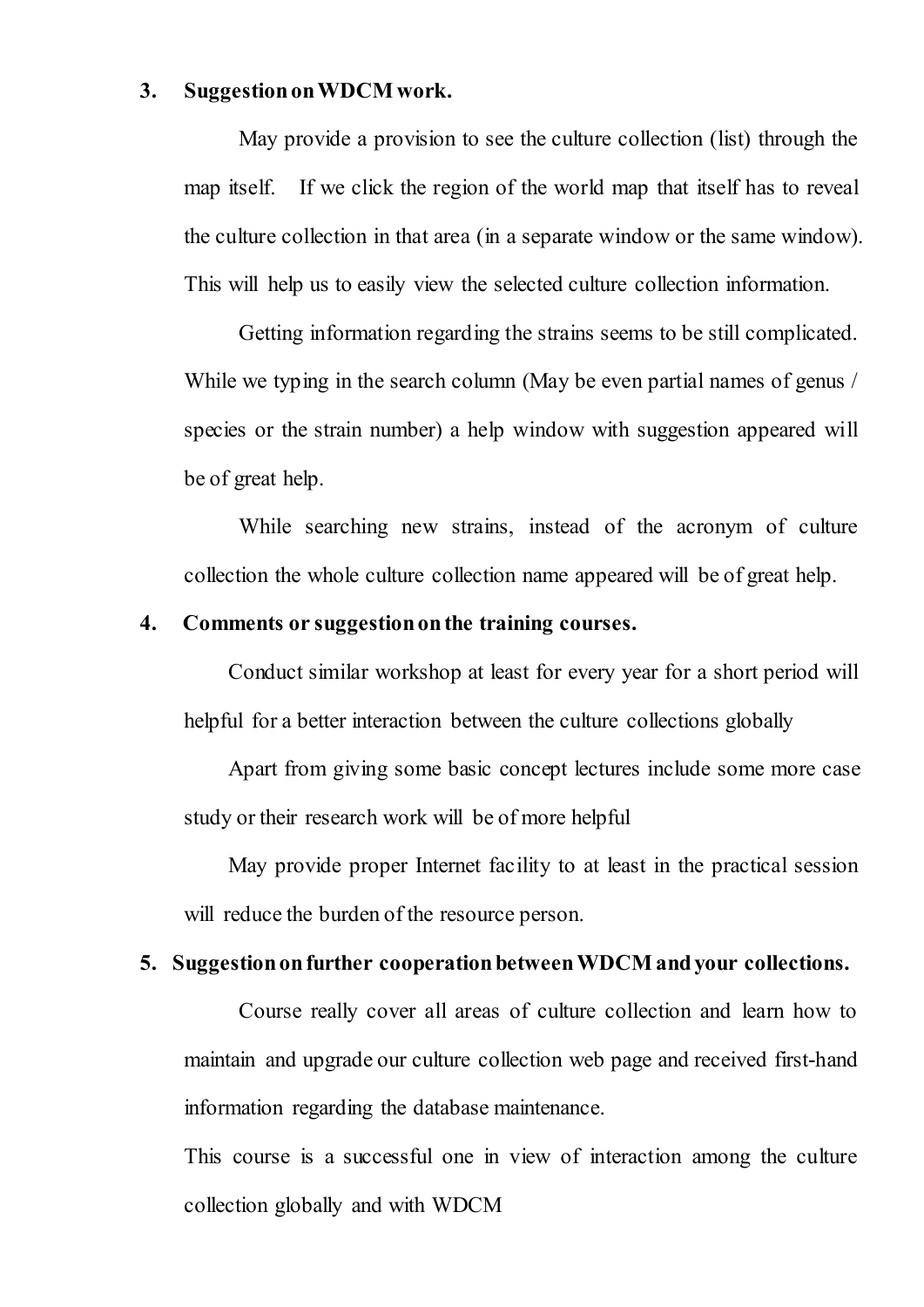

NATIONAL REPOSITORY FOR MICROLAGAE AND CYANBACTERIA

|                                                  | National Facility for Platine Cyanobacteria<br>Sponsored by DBT, Govt. of India.<br>Bharatisdasan University, Tituchirappali, Tamimadu                             |                                              |
|--------------------------------------------------|--------------------------------------------------------------------------------------------------------------------------------------------------------------------|----------------------------------------------|
| I GENESIS I NEWS<br><b>HOME</b>                  | <b>L</b> BIOINFORMATICS CENTRE<br>MARINE BIGTECHNOLOGY                                                                                                             | <b>JEBISLASM</b><br>1 CONTACTUS<br>Germplasm |
|                                                  |                                                                                                                                                                    |                                              |
| <b>DESEARCHERS</b>                               | <b>GERMPLASM COLLECTIONS</b>                                                                                                                                       |                                              |
| <b>E</b> PROGRAMMES                              | <b>Availability</b><br><b>Bem</b> code                                                                                                                             | Cyanobacteria                                |
| <b>E RESEARCH PROJECTS</b>                       | Phormidium tenue<br>BOU 109801<br>Available                                                                                                                        |                                              |
| COLLABORATIONS<br><b>OTECHNOLOGY TRANSFERRED</b> | Catalogue data sheet Medium Sequence data sheet Pictures<br>BDU 51036<br>Oscillatoria sp.<br>Available<br>Catalogue data sheet Medium Sequence data sheet Pictures |                                              |
| <b>DISERVICES</b>                                | BDU 141702<br>Oscillatoria salina<br>Avaiable<br>Catalogue data sheet Hedium Sequence data sheet Fictures:                                                         |                                              |